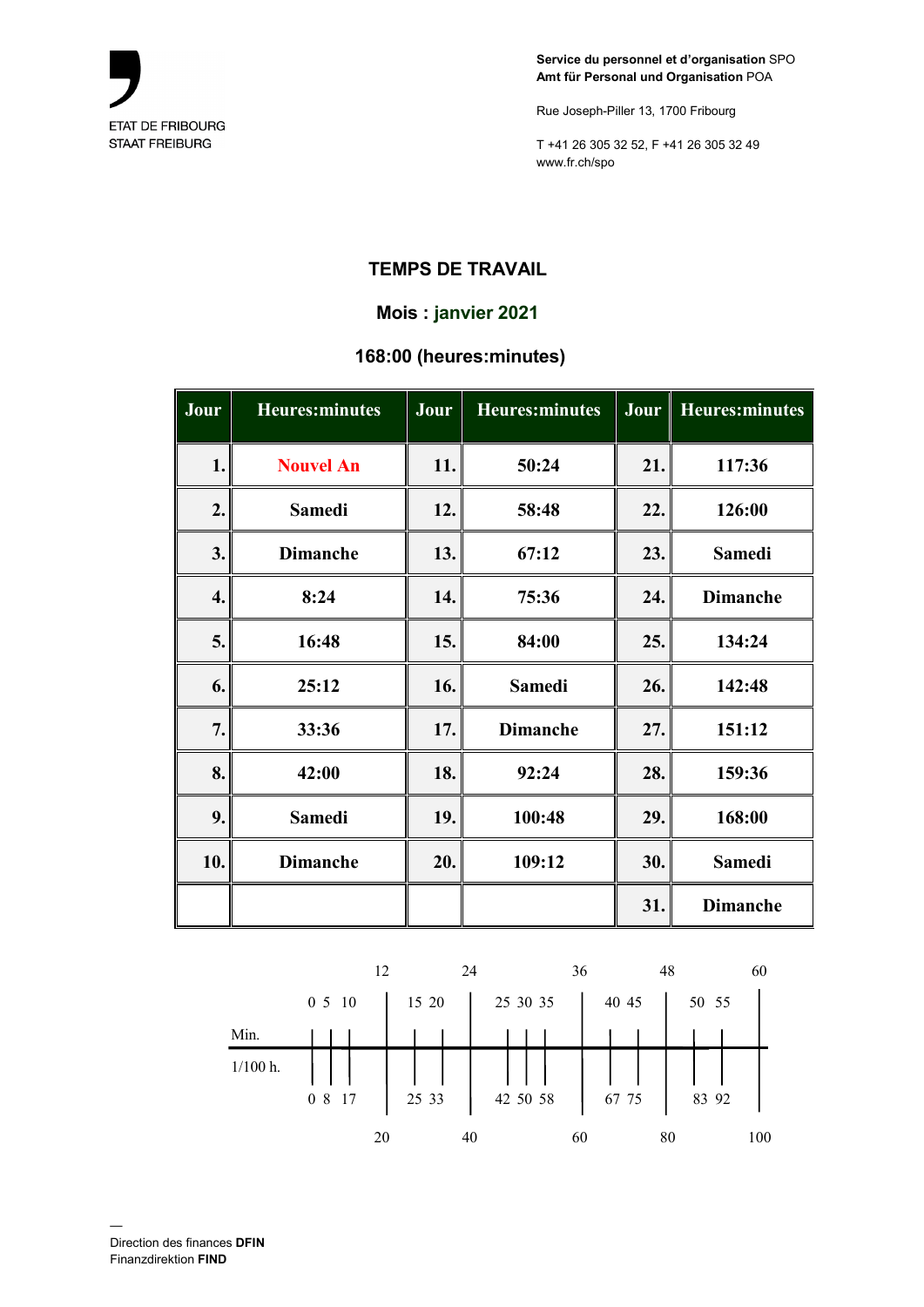

Rue Joseph-Piller 13, 1700 Fribourg

T +41 26 305 32 52, F +41 26 305 32 49 www.fr.ch/spo

## **TEMPS DE TRAVAIL**

#### **Mois : février 2021**

#### **168:00 (heures:minutes)**

| Jour | <b>Heures:minutes</b> | Jour | <b>Heures:</b> minutes | Jour | Heures: minutes |
|------|-----------------------|------|------------------------|------|-----------------|
| 1.   | 8:24                  | 11.  | 75:36                  | 21.  | <b>Dimanche</b> |
| 2.   | 16:48                 | 12.  | 84:00                  | 22.  | 134:24          |
| 3.   | 25:12                 | 13.  | <b>Samedi</b>          | 23.  | 142:48          |
| 4.   | 33:36                 | 14.  | <b>Dimanche</b>        | 24.  | 151:12          |
| 5.   | 42:00                 | 15.  | 92:24                  | 25.  | 159:36          |
| 6.   | <b>Samedi</b>         | 16.  | 100:48                 | 26.  | 168:00          |
| 7.   | <b>Dimanche</b>       | 17.  | 109:12                 | 27.  | <b>Samedi</b>   |
| 8.   | 50:24                 | 18.  | 117:36                 | 28.  | <b>Dimanche</b> |
| 9.   | 58:48                 | 19.  | 126:00                 |      |                 |
| 10.  | 67:12                 | 20.  | <b>Samedi</b>          |      |                 |

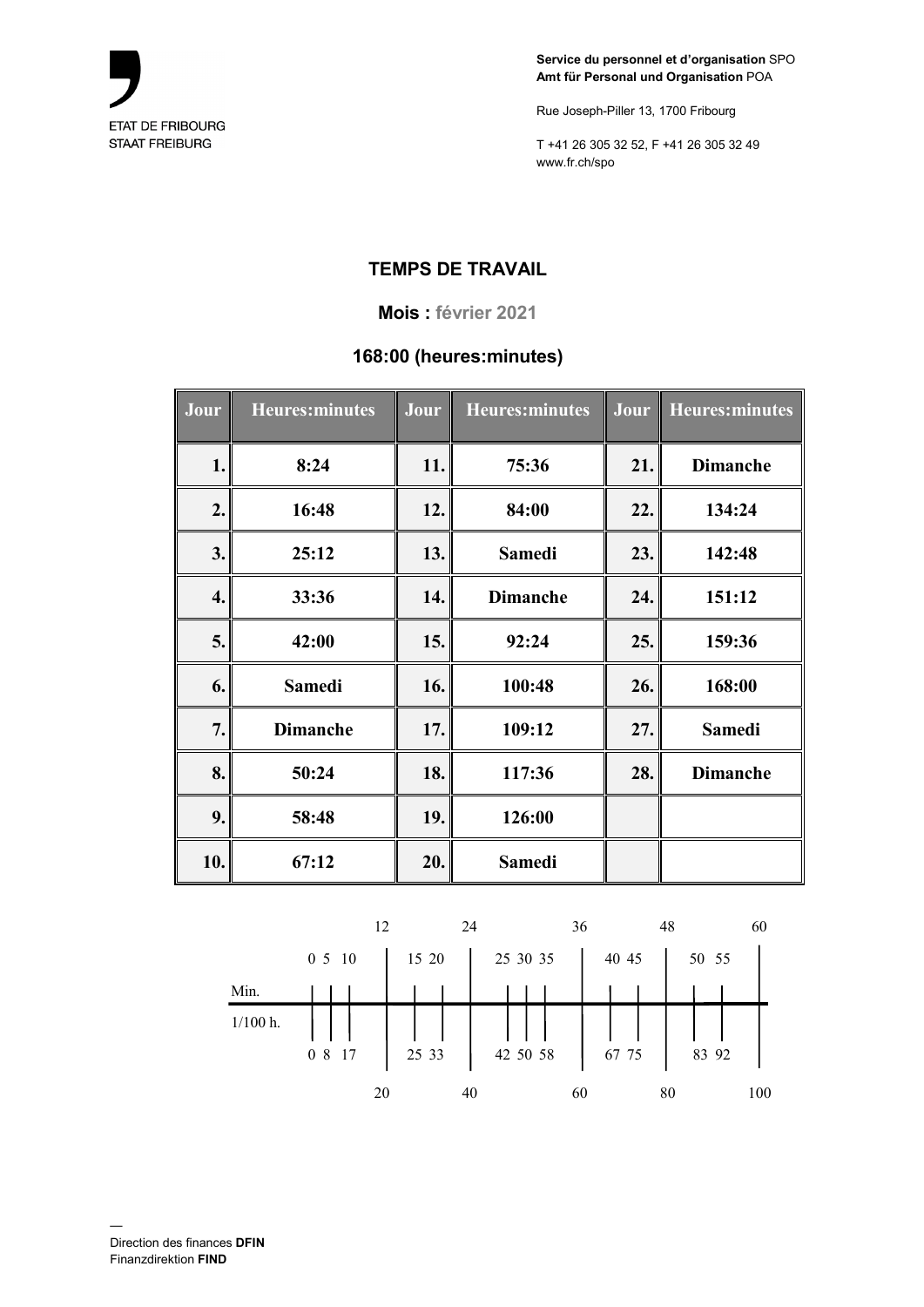

Rue Joseph-Piller 13, 1700 Fribourg

T +41 26 305 32 52, F +41 26 305 32 49 www.fr.ch/spo

# **TEMPS DE TRAVAIL**

#### **Mois : mars 2021**

## **193:12 (heures:minutes)**

| Jour | <b>Heures:minutes</b> | Jour | <b>Heures:minutes</b> | Jour | <b>Heures:minutes</b> |
|------|-----------------------|------|-----------------------|------|-----------------------|
| 1.   | 8:24                  | 11.  | 75:36                 | 21.  | <b>Dimanche</b>       |
| 2.   | 16:48                 | 12.  | 84:00                 | 22.  | 134:24                |
| 3.   | 25:12                 | 13.  | <b>Samedi</b>         | 23.  | 142:48                |
| 4.   | 33:36                 | 14.  | <b>Dimanche</b>       | 24.  | 151:12                |
| 5.   | 42:00                 | 15.  | 92:24                 | 25.  | 159:36                |
| 6.   | <b>Samedi</b>         | 16.  | 100:48                | 26.  | 168:00                |
| 7.   | <b>Dimanche</b>       | 17.  | 109:12                | 27.  | <b>Samedi</b>         |
| 8.   | 50:24                 | 18.  | 117:36                | 28.  | <b>Dimanche</b>       |
| 9.   | 58:48                 | 19.  | 126:00                | 29.  | 176:24                |
| 10.  | 67:12                 | 20.  | <b>Samedi</b>         | 30.  | 184:48                |
|      |                       |      |                       | 31.  | 193:12                |

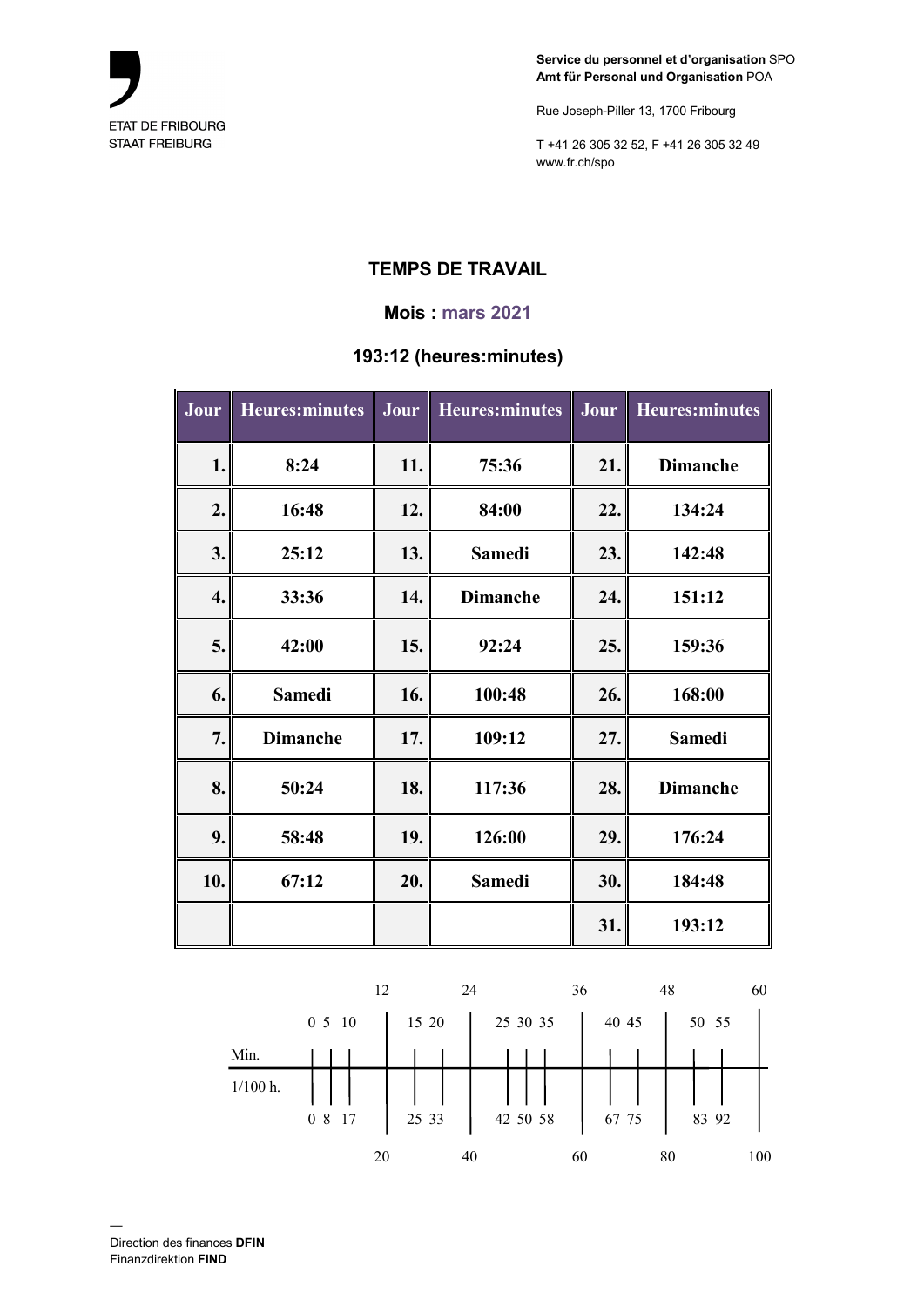

Rue Joseph-Piller 13, 1700 Fribourg

T +41 26 305 32 52, F +41 26 305 32 49 www.fr.ch/spo

# **TEMPS DE TRAVAIL**

#### **Mois : avril 2021**

#### **Heures : 165:54**

| Jour | <b>Heures: minutes</b> | Jour | <b>Heures:minutes</b> | Jour | <b>Heures:minutes</b> |
|------|------------------------|------|-----------------------|------|-----------------------|
| 1.   | 6:18                   | 11.  | <b>Dimanche</b>       | 21.  | 107:06                |
| 2.   | <b>Vendredi-Saint</b>  | 12.  | 48:18                 | 22.  | 115:30                |
| 3.   | <b>Samedi</b>          | 13.  | 56:42                 | 23.  | 123:54                |
| 4.   | <b>Dimanche</b>        | 14.  | 65:06                 | 24.  | <b>Samedi</b>         |
|      | 5. Lundi de Pâques     | 15.  | 73:30                 | 25.  | <b>Dimanche</b>       |
| 6.   | 14:42                  | 16.  | 81:54                 | 26.  | 132:18                |
| 7.   | 23:06                  | 17.  | <b>Samedi</b>         | 27.  | 140:42                |
| 8.   | 31:30                  | 18.  | <b>Dimanche</b>       | 28.  | 149:06                |
| 9.   | 39:54                  | 19.  | 90:18                 | 29.  | 157:30                |
| 10.  | <b>Samedi</b>          | 20.  | 98:42                 | 30.  | 165:54                |

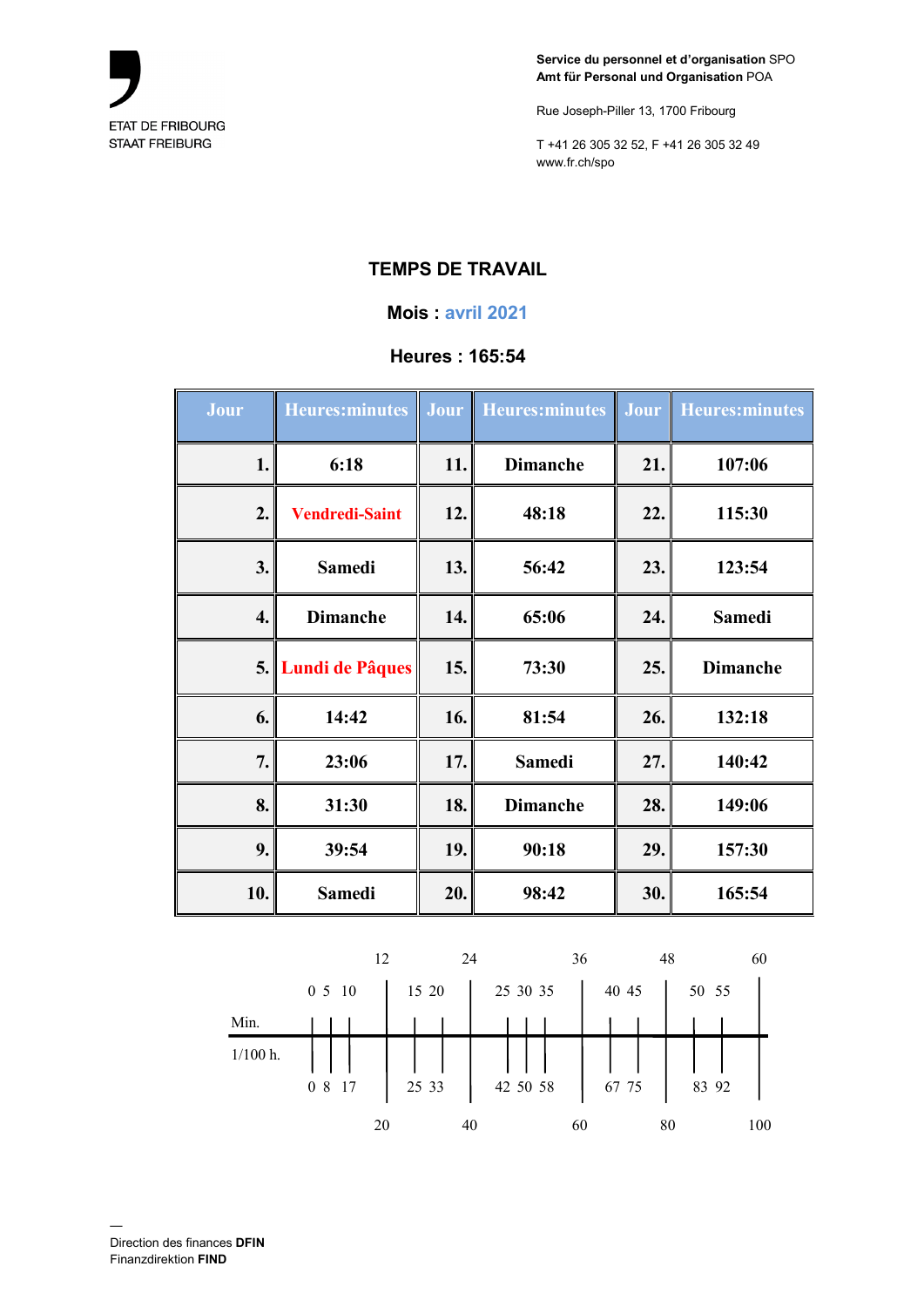

Rue Joseph-Piller 13, 1700 Fribourg

T +41 26 305 32 52, F +41 26 305 32 49 www.fr.ch/spo

# **TEMPS DE TRAVAIL**

#### **Mois : mai 2021**

## **157:30 (heures:minutes)**

| Jour | <b>Heures:minutes</b> | Jour            | Heures: minutes  |       | <b>Jour</b> Heures: minutes |
|------|-----------------------|-----------------|------------------|-------|-----------------------------|
| 1.   | <b>Samedi</b>         | 11.             | 58:48            | 21.   | 115:30                      |
| 2.   | <b>Dimanche</b>       | 12.             | 65:06            | 22.   | <b>Samedi</b>               |
| 3.   | 8:24                  | 13.             | <b>Ascension</b> | 23.   | <b>Dimanche</b>             |
| 4.   | 16:48                 | 14.             | 73:30            | 24.   | Lundi de<br>Pentecôte       |
| 5.   | 25:12                 | 15.             | <b>Samedi</b>    | 25.   | 123:54                      |
| 6.   | 33:36                 | 16.             | <b>Dimanche</b>  | 26.   | 132:18                      |
| 7.   | 42:00                 | 17.             | 81:54            | 27.   | 140:42                      |
| 8.   | <b>Samedi</b>         | 18.             | 90:18            | 28.   | 149:06                      |
| 9.   | <b>Dimanche</b>       | 19.             | 98:42            | 29.   | <b>Samedi</b>               |
| 10.  | 50:24                 | 20.             | 107:06           | 30.   | <b>Dimanche</b>             |
|      |                       |                 |                  | 31.   | 157:30                      |
|      |                       | $\overline{12}$ | $\overline{24}$  | 36    | 48<br>$\overline{60}$       |
|      | 0510                  | 15 20           | 25 30 35         | 40 45 | 50 55                       |
|      | Min.                  |                 |                  |       |                             |
|      | $1/100$ h.<br>0 8 17  | 25 33           | 42 50 58         | 67 75 | 83 92                       |
|      |                       | 20              | 40               | 60    | $80\,$<br>100               |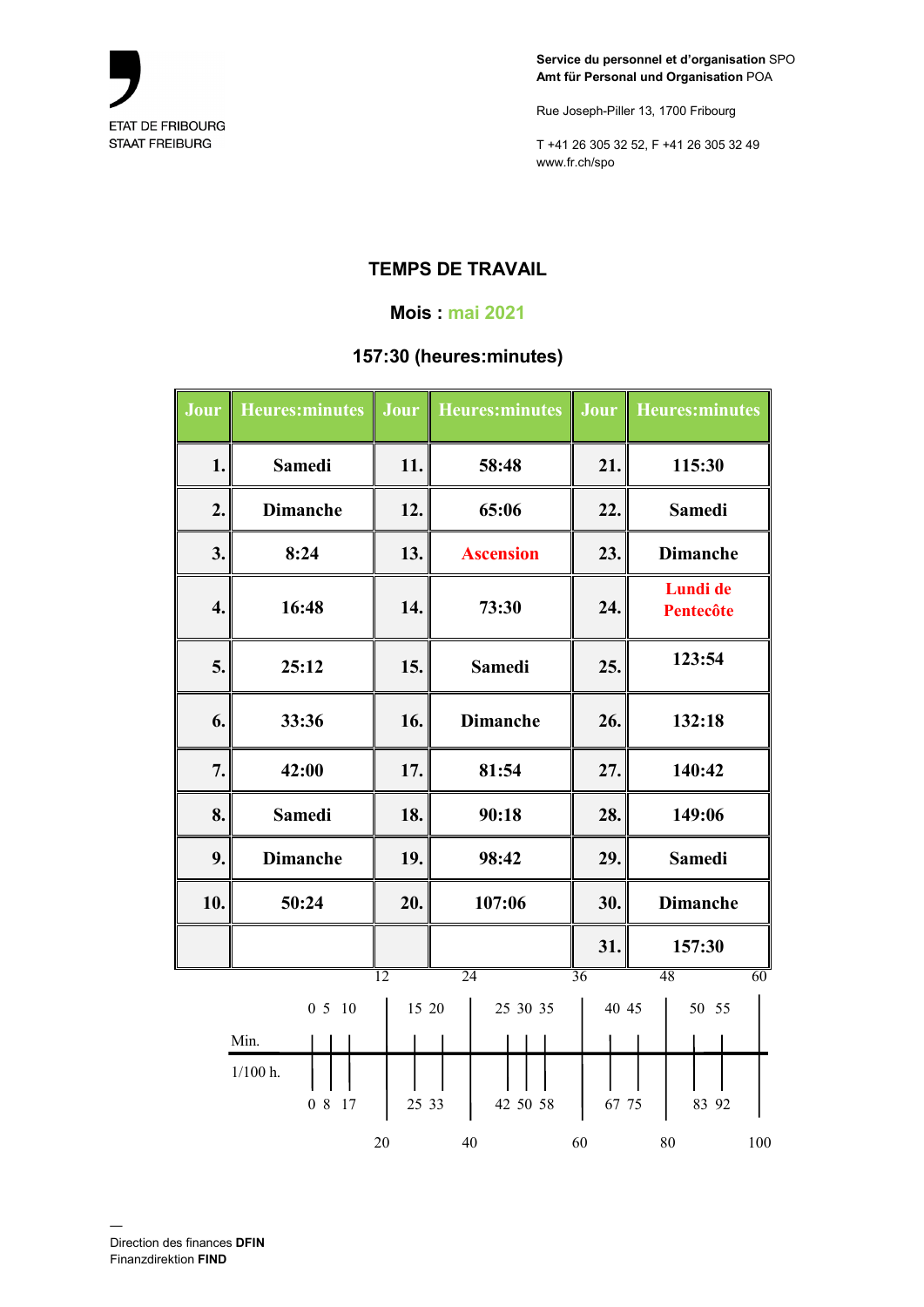

Rue Joseph-Piller 13, 1700 Fribourg

T +41 26 305 32 52, F +41 26 305 32 49 www.fr.ch/spo

# **TEMPS DE TRAVAIL**

## **Mois : juin 2021**

## **174:18 (heures:minutes)**

| Jour | <b>Heures:minutes</b> | Jour | Heures: minutes | Jour | <b>Heures:minutes</b> |
|------|-----------------------|------|-----------------|------|-----------------------|
| 1.   | 8:24                  | 11.  | 65:06           | 21.  | 115:30                |
| 2.   | 14:42                 | 12.  | <b>Samedi</b>   | 22.  | 123:54                |
| 3.   | <b>Fête-Dieu</b>      | 13.  | <b>Dimanche</b> | 23.  | 132:18                |
| 4.   | 23:06                 | 14.  | 73:30           | 24.  | 140:42                |
| 5.   | <b>Samedi</b>         | 15.  | 81:54           | 25.  | 149:06                |
| 6.   | <b>Dimanche</b>       | 16.  | 90:18           | 26.  | <b>Samedi</b>         |
| 7.   | 31:30                 | 17.  | 98:42           | 27.  | <b>Dimanche</b>       |
| 8.   | 39:54                 | 18.  | 107:06          | 28.  | 157:30                |
| 9.   | 48:18                 | 19.  | <b>Samedi</b>   | 29.  | 165:54                |
| 10.  | 56:42                 | 20.  | <b>Dimanche</b> | 30.  | 174:18                |

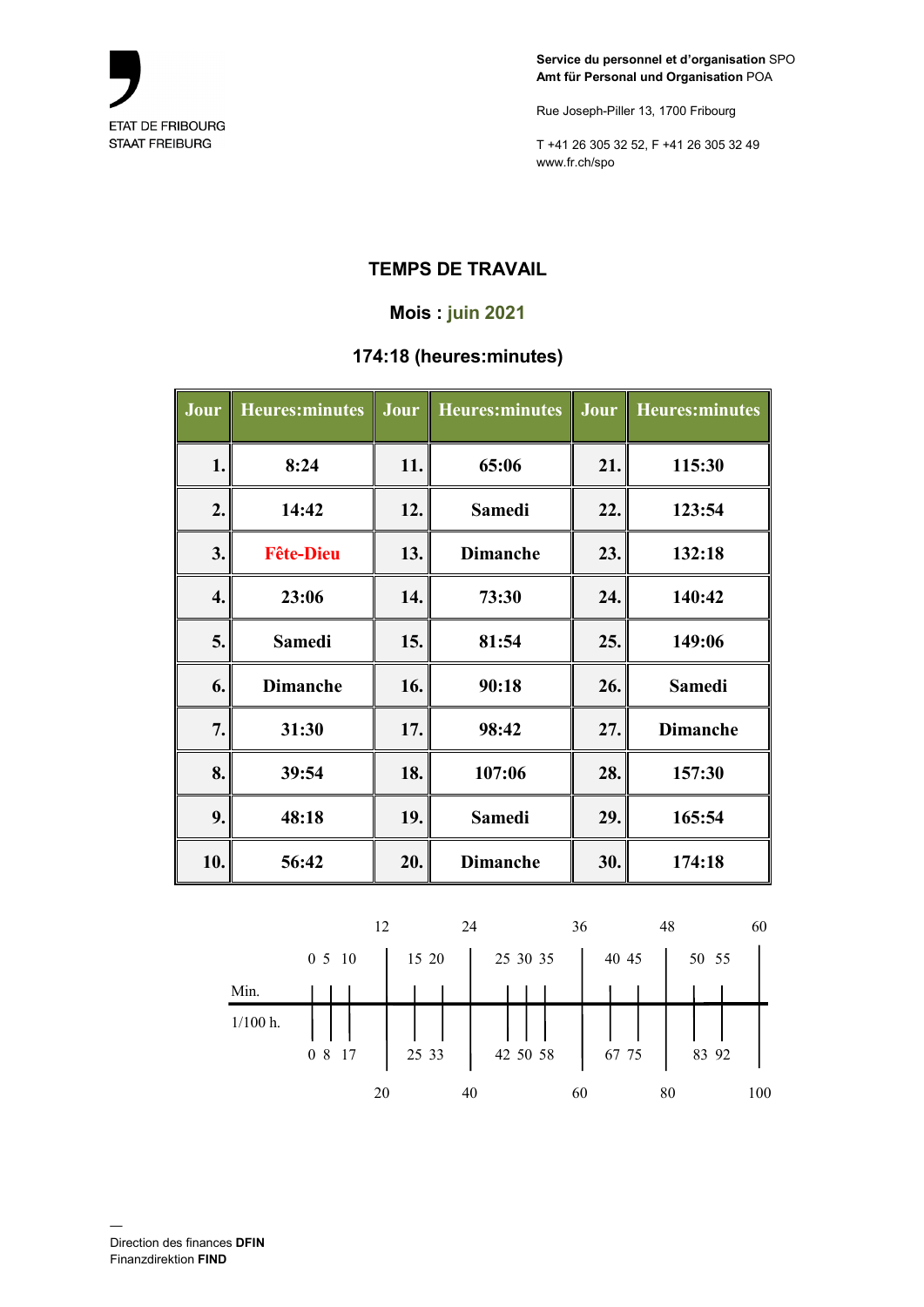

Rue Joseph-Piller 13, 1700 Fribourg

T +41 26 305 32 52, F +41 26 305 32 49 www.fr.ch/spo

# **TEMPS DE TRAVAIL**

## **Mois : juillet 2021**

## **184:48 (heures:minutes)**

| Jour | <b>Heures:minutes</b> | Jour | <b>Heures:minutes</b> | Jour | <b>Heures:minutes</b> |
|------|-----------------------|------|-----------------------|------|-----------------------|
| 1.   | 8:24                  | 11.  | <b>Dimanche</b>       | 21.  | 126:00                |
| 2.   | 16:48                 | 12.  | 67:12                 | 22.  | 134:24                |
| 3.   | <b>Samedi</b>         | 13.  | 75:36                 | 23.  | 142:48                |
| 4.   | <b>Dimanche</b>       | 14.  | 84:00                 | 24.  | <b>Samedi</b>         |
| 5.   | 25:12                 | 15.  | 92:24                 | 25.  | <b>Dimanche</b>       |
| 6.   | 33:36                 | 16.  | 100:48                | 26.  | 151:12                |
| 7.   | 42:00                 | 17.  | <b>Samedi</b>         | 27.  | 159:36                |
| 8.   | 50:24                 | 18.  | <b>Dimanche</b>       | 28.  | 168:00                |
| 9.   | 58:48                 | 19.  | 109:12                | 29.  | 176:24                |
| 10.  | <b>Samedi</b>         | 20.  | 117:36                | 30.  | 184:48                |
|      |                       |      |                       | 31.  | <b>Samedi</b>         |

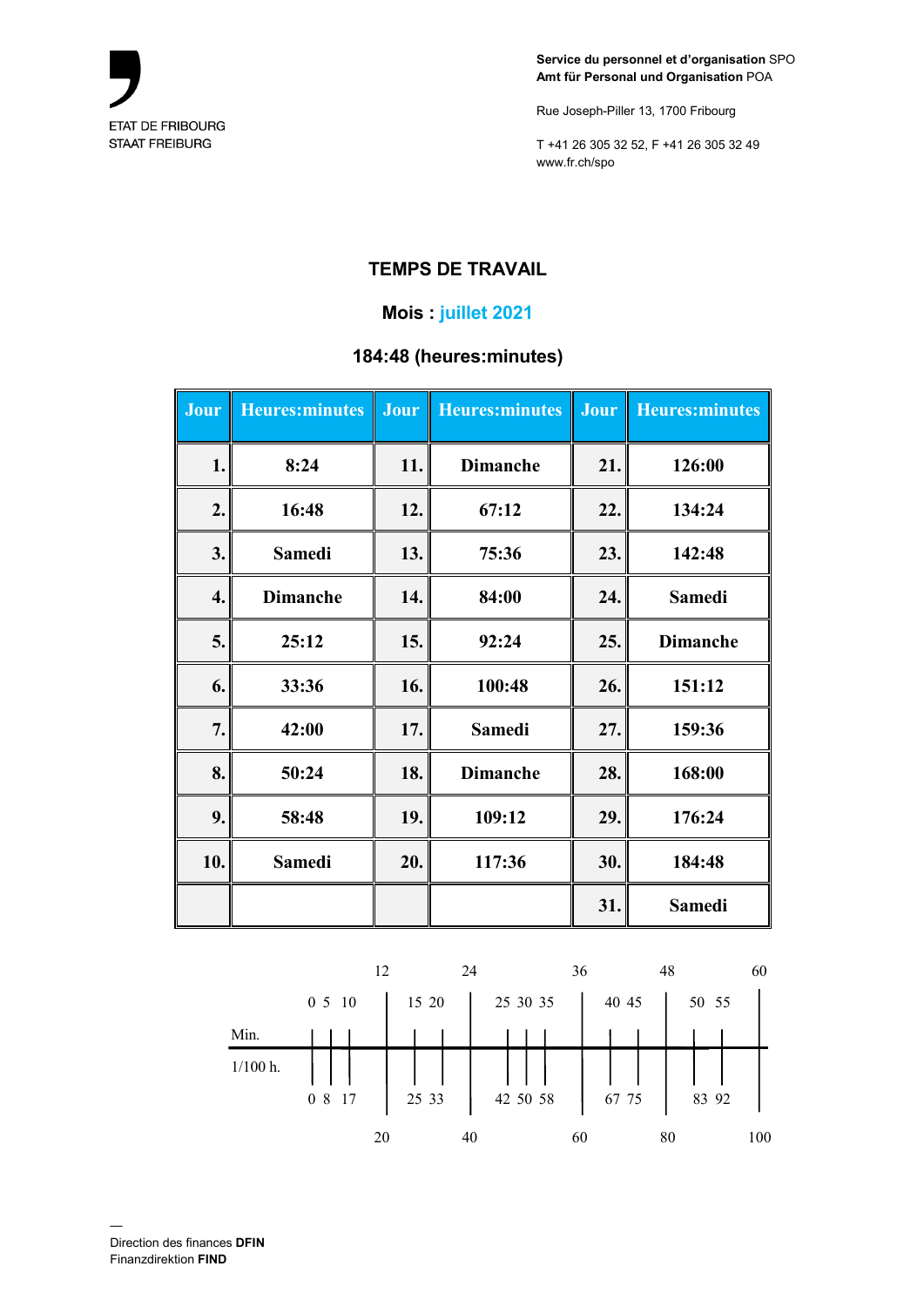

Rue Joseph-Piller 13, 1700 Fribourg

T +41 26 305 32 52, F +41 26 305 32 49 www.fr.ch/spo

# **TEMPS DE TRAVAIL**

#### **Mois : août 2021**

## **184:48 (heures:minutes)**

| Jour | <b>Heures:minutes</b> | Jour | <b>Heures:minutes</b> | Jour | <b>Heures:minutes</b> |
|------|-----------------------|------|-----------------------|------|-----------------------|
| 1.   | <b>Fête nationale</b> | 11.  | 67:12                 | 21.  | <b>Samedi</b>         |
| 2.   | 8:24                  | 12.  | 75:36                 | 22.  | <b>Dimanche</b>       |
| 3.   | 16:48                 | 13.  | 84:00                 | 23.  | 134:24                |
| 4.   | 25:12                 | 14.  | <b>Samedi</b>         | 24.  | 142:48                |
| 5.   | 33:36                 | 15.  | <b>Dimanche</b>       | 25.  | 151:12                |
| 6.   | 42:00                 | 16.  | 92:24                 | 26.  | 159:36                |
| 7.   | <b>Samedi</b>         | 17.  | 100:48                | 27.  | 168:00                |
| 8.   | <b>Dimanche</b>       | 18.  | 109:12                | 28.  | <b>Samedi</b>         |
| 9.   | 50:24                 | 19.  | 117:36                | 29.  | <b>Dimanche</b>       |
| 10.  | 58:48                 | 20.  | 126:00                | 30.  | 176:24                |
|      |                       |      |                       | 31.  | 184:48                |

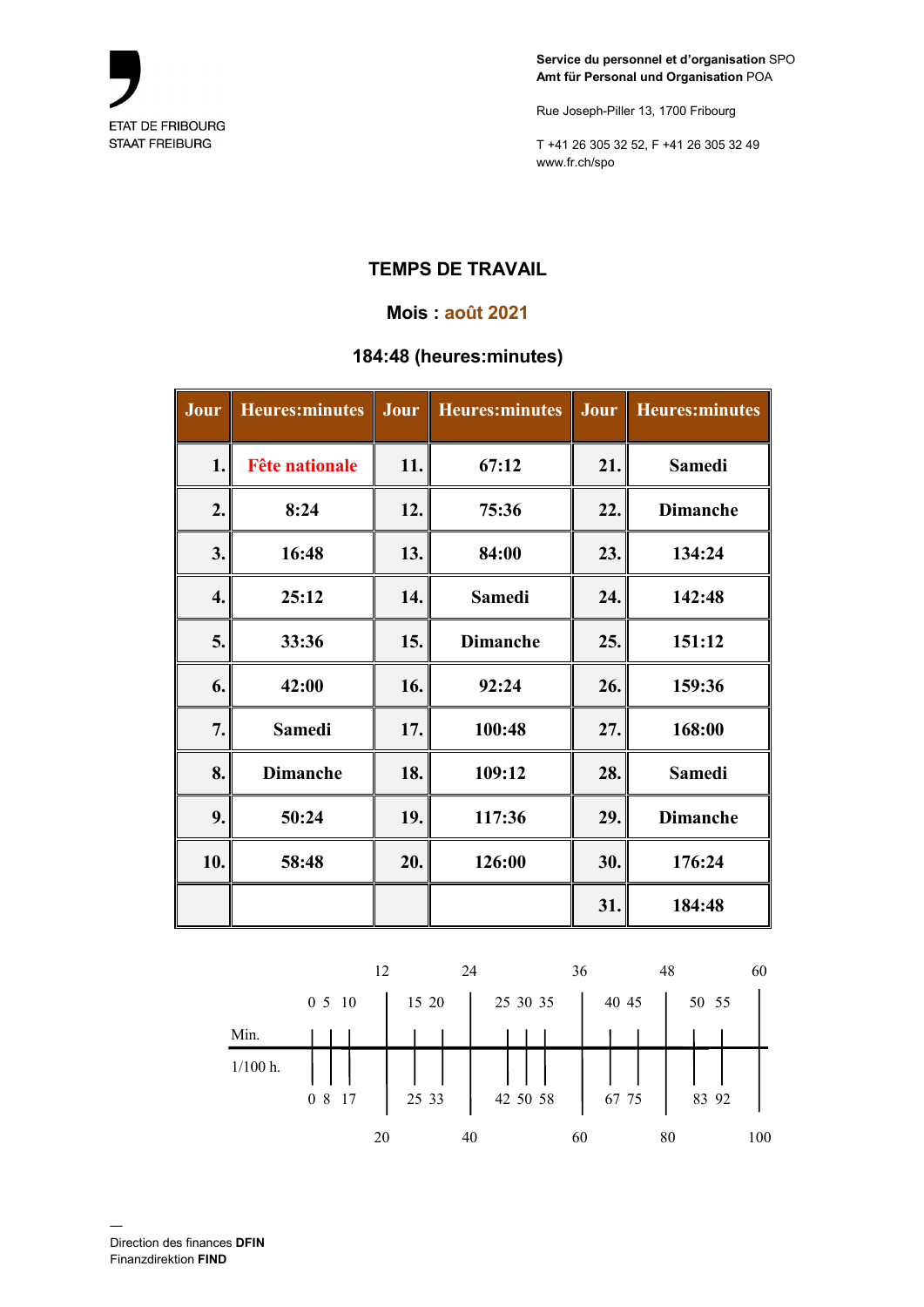

Rue Joseph-Piller 13, 1700 Fribourg

T +41 26 305 32 52, F +41 26 305 32 49 www.fr.ch/spo

## **TEMPS DE TRAVAIL**

#### **Mois : septembre 2021**

## **184:48 (heures:minutes)**

| Jour | <b>Heures:minutes</b> | Jour | <b>Heures:minutes</b> | Jour | <b>Heures:minutes</b> |
|------|-----------------------|------|-----------------------|------|-----------------------|
| 1.   | 8:24                  | 11.  | <b>Samedi</b>         | 21.  | 126:00                |
| 2.   | 16:48                 | 12.  | <b>Dimanche</b>       | 22.  | 134:24                |
| 3.   | 25:12                 | 13.  | 75:36                 | 23.  | 142:48                |
| 4.   | <b>Samedi</b>         | 14.  | 84:00                 | 24.  | 151:12                |
| 5.   | <b>Dimanche</b>       | 15.  | 92:24                 | 25.  | <b>Samedi</b>         |
| 6.   | 33:36                 | 16.  | 100:48                | 26.  | <b>Dimanche</b>       |
| 7.   | 42:00                 | 17.  | 109:12                | 27.  | 159:36                |
| 8.   | 50:24                 | 18.  | <b>Samedi</b>         | 28.  | 168:00                |
| 9.   | 58:48                 | 19.  | <b>Dimanche</b>       | 29.  | 176:24                |
| 10.  | 67:12                 | 20.  | 117:36                | 30.  | 184:48                |

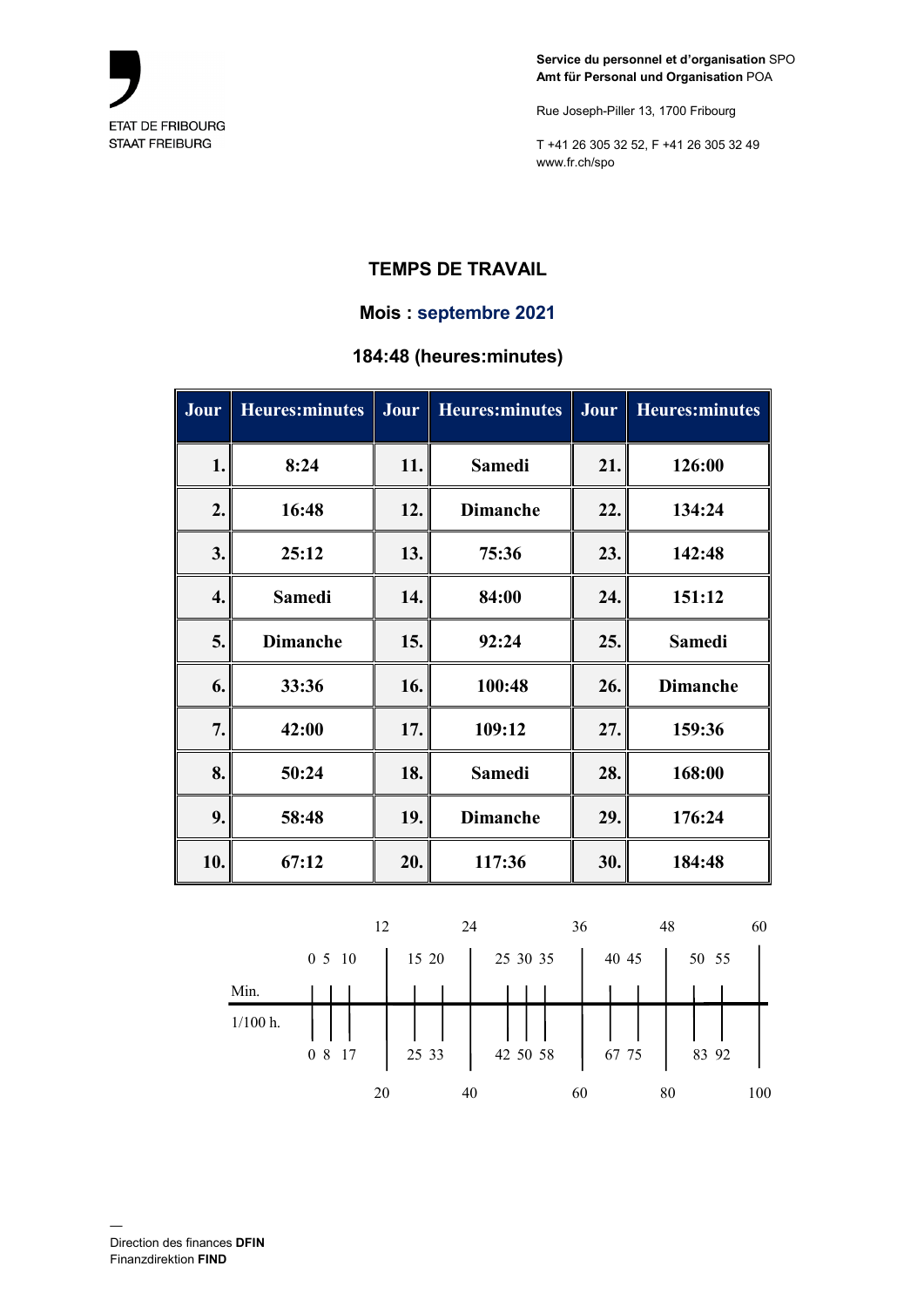

Rue Joseph-Piller 13, 1700 Fribourg

T +41 26 305 32 52, F +41 26 305 32 49 www.fr.ch/spo

# **TEMPS DE TRAVAIL**

#### **Mois : octobre 2021**

## **176:24 (heures:minutes)**

| Jour | <b>Heures:minutes</b> | Jour | <b>Heures:minutes</b> | Jour | <b>Heures:minutes</b> |
|------|-----------------------|------|-----------------------|------|-----------------------|
| 1.   | 8:24                  | 11.  | 58:48                 | 21.  | 126:00                |
| 2.   | <b>Samedi</b>         | 12.  | 67:12                 | 22.  | 134:24                |
| 3.   | <b>Dimanche</b>       | 13.  | 75:36                 | 23.  | <b>Samedi</b>         |
| 4.   | 16:48                 | 14.  | 84:00                 | 24.  | <b>Dimanche</b>       |
| 5.   | 25:12                 | 15.  | 92:24                 | 25.  | 142:48                |
| 6.   | 33:36                 | 16.  | <b>Samedi</b>         | 26.  | 151:12                |
| 7.   | 42:00                 | 17.  | <b>Dimanche</b>       | 27.  | 159:36                |
| 8.   | 50:24                 | 18.  | 100:48                | 28.  | 168:00                |
| 9.   | <b>Samedi</b>         | 19.  | 109:12                | 29.  | 176:24                |
| 10.  | <b>Dimanche</b>       | 20.  | 117:36                | 30.  | <b>Samedi</b>         |
|      |                       |      |                       | 31.  | <b>Dimanche</b>       |

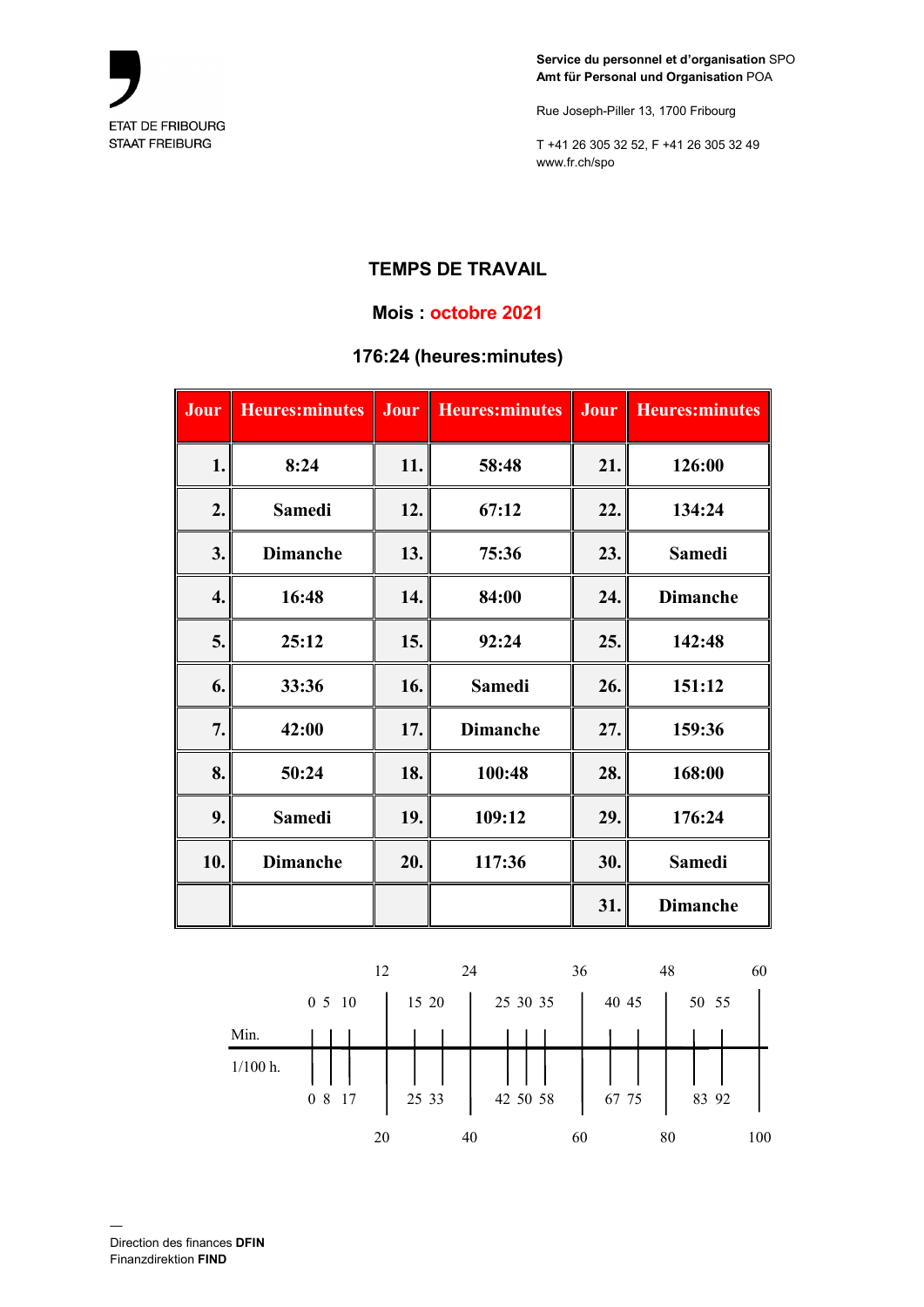

Rue Joseph-Piller 13, 1700 Fribourg

T +41 26 305 32 52, F +41 26 305 32 49 www.fr.ch/spo

# **TEMPS DE TRAVAIL**

#### **Mois : novembre 2021**

## **176:24 (heures:minutes)**

| Jour | <b>Heures:minutes</b> | Jour | <b>Heures:minutes</b> | Jour | <b>Heures:minutes</b> |
|------|-----------------------|------|-----------------------|------|-----------------------|
| 1.   | <b>Toussaint</b>      | 11.  | 67:12                 | 21.  | <b>Dimanche</b>       |
| 2.   | 8:24                  | 12.  | 75:36                 | 22.  | 126:00                |
| 3.   | 16:48                 | 13.  | <b>Samedi</b>         | 23.  | 134:24                |
| 4.   | 25:12                 | 14.  | <b>Dimanche</b>       | 24.  | 142:48                |
| 5.   | 33:36                 | 15.  | 84:00                 | 25.  | 151:12                |
| 6.   | <b>Samedi</b>         | 16.  | 92:24                 | 26.  | 159:36                |
| 7.   | <b>Dimanche</b>       | 17.  | 100:48                | 27.  | <b>Samedi</b>         |
| 8.   | 42:00                 | 18.  | 109:12                | 28.  | <b>Dimanche</b>       |
| 9.   | 50:24                 | 19.  | 117:36                | 29.  | 168:00                |
| 10.  | 58:48                 | 20.  | <b>Samedi</b>         | 30.  | 176:24                |